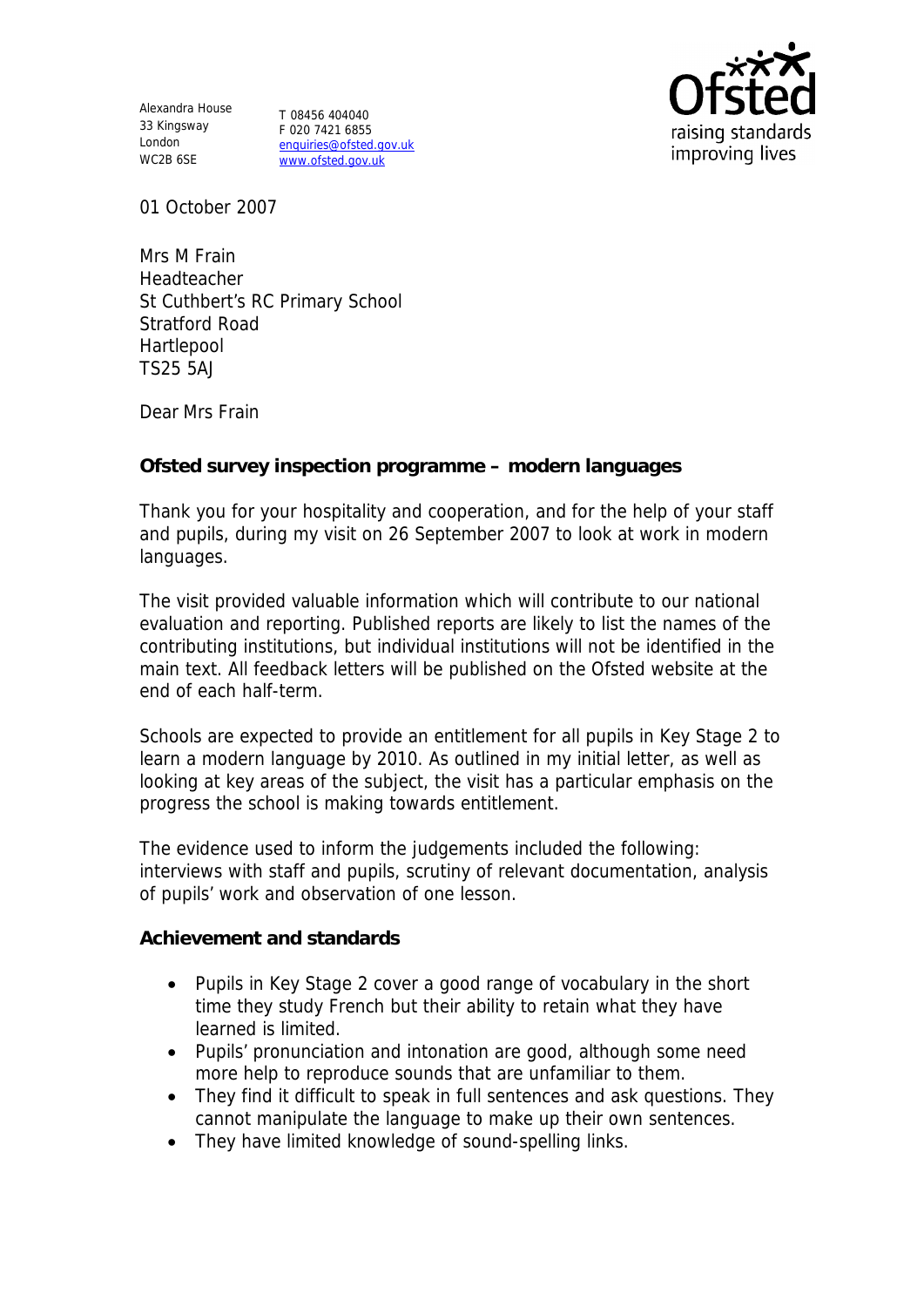- Their written work shows that they can copy-write and read single words accurately.
- The small number of the young pupils who have been attending a weekly French club know several songs and have mastered an impressive range of vocabulary.
- Both younger and older pupils enjoy learning French and know that it is important to learn other languages.

**Quality of teaching and learning in modern languages**

- Lessons are well organised and carried out at a brisk, purposeful pace.
- Planning is good. Lessons have clear objectives; activities are carefully designed to achieve those objectives; and additional work is available for quick learners. A detailed timescale helps the teacher to make sure everything runs smoothly.
- The visiting teacher has quickly established constructive relationships with the pupils. Praise and encouragement are used to good effect to make sure everyone feels they are achieving well.
- Lessons are varied; they contain a lot of snappy activities that extend pupils' learning in all four skill areas.
- Activities are designed to ensure that as many pupils as possible enjoy and participate fully in the lesson.
- The observed lesson included an interesting, if slightly rushed, session to develop pupils' intercultural understanding.
- Pupils responded well to the observed lesson; they listened attentively, concentrated throughout, carried out their group and individual work very responsibly and for the most part made good progress.
- Work was at a very elementary level and the more able, older pupils were not sufficiently challenged by it. For example, the teacher used French relatively little for giving instructions and always followed it with an English translation.
- Assessment is good. All pupils learning French are formally and accurately assessed against National Curriculum levels and last year the school included a comment about the progress of some pupils in its report to parents. Written work is marked regularly; teachers' comments are encouraging but do not give pupils advice on how to improve.
- Pupils interviewed said they would welcome more opportunities to use information and communication technology and to be more creative in French.

## **Quality of curriculum**

- The current model provides pupils with regular teaching by a subject specialist for a satisfactory weekly time allocation.
- A methodical adaptation of a commercial scheme of work ensures that all pupils in the cluster primary schools get a consistent experience before they transfer to secondary school.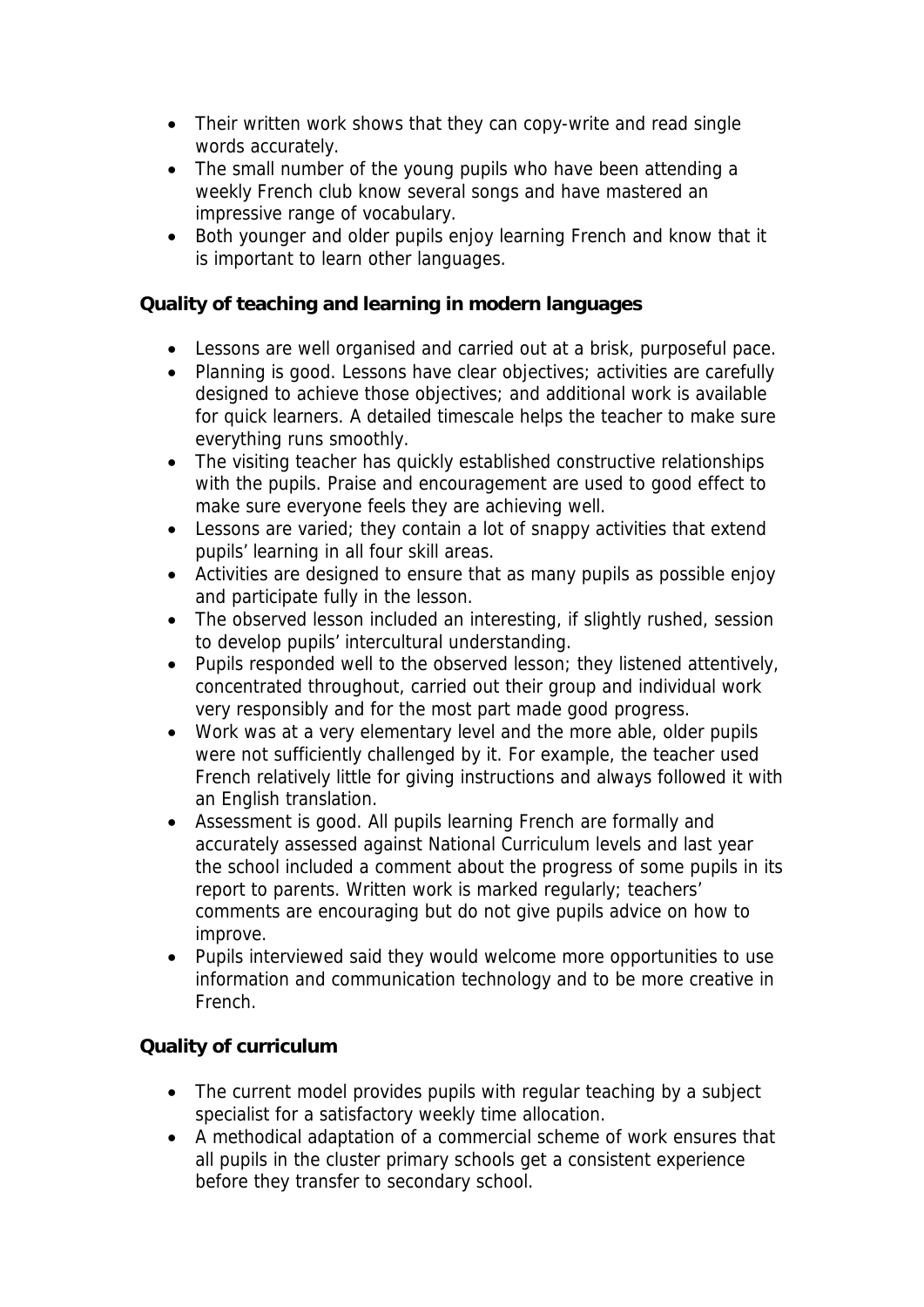- Arrangements for transition between Key Stage 2 and Key Stage 3 are well designed and coherent because the curriculum has been planned by the staff from the partner secondary school.
- The school has been involved in some exciting and award-winning projects about global citizenship and support for its small community of Polish pupils. This work develops pupils' awareness of and interest in other countries and languages.
- The curriculum has some shortcomings, as a result of which pupils make less progress than they might. Pupils have only one contact point with the language each week; classes are large and not supported by teaching assistants; the planned content does not extend pupils in their second year of learning the language; and there is insufficient emphasis in the planning on language learning strategies, phonics, cross-curricular links and creativity.

**Leadership and management of languages** 

- Senior leaders understand the value of learning languages, have a good knowledge the barriers to be overcome, and are committed to making the subject successful in school.
- A well conceived subject action plan deals with a broad range of key issues such as liaison with other schools, staff development, and assessment.
- Well embedded evaluation of the subject enables managers to know accurately its strengths and weaknesses. A wide-ranging review of the subject last year drew on pupils' views, but more should be done to ensure this source of information is fully explored.
- At present the school relies on the common documentation of the cluster but recognises the importance of agreeing in future its own policy and practice.

**Implementing languages entitlement**

- Implementing entitlement is satisfactory. Good progress has been made on a number of fronts and plans for the future are both ambitious and realistic.
- However, the way the subject has been introduced so far has affected only two year groups in Key Stage 2 and has secured no better than satisfactory achievement for these pupils.

**Inclusion**

- Inclusion is good.
- All pupils in Years 5 and 6 have an equal entitlement to learning a language.
- Boys and girls achieve equally well.
- Pupils with learning difficulties were well supported in the observed lesson.